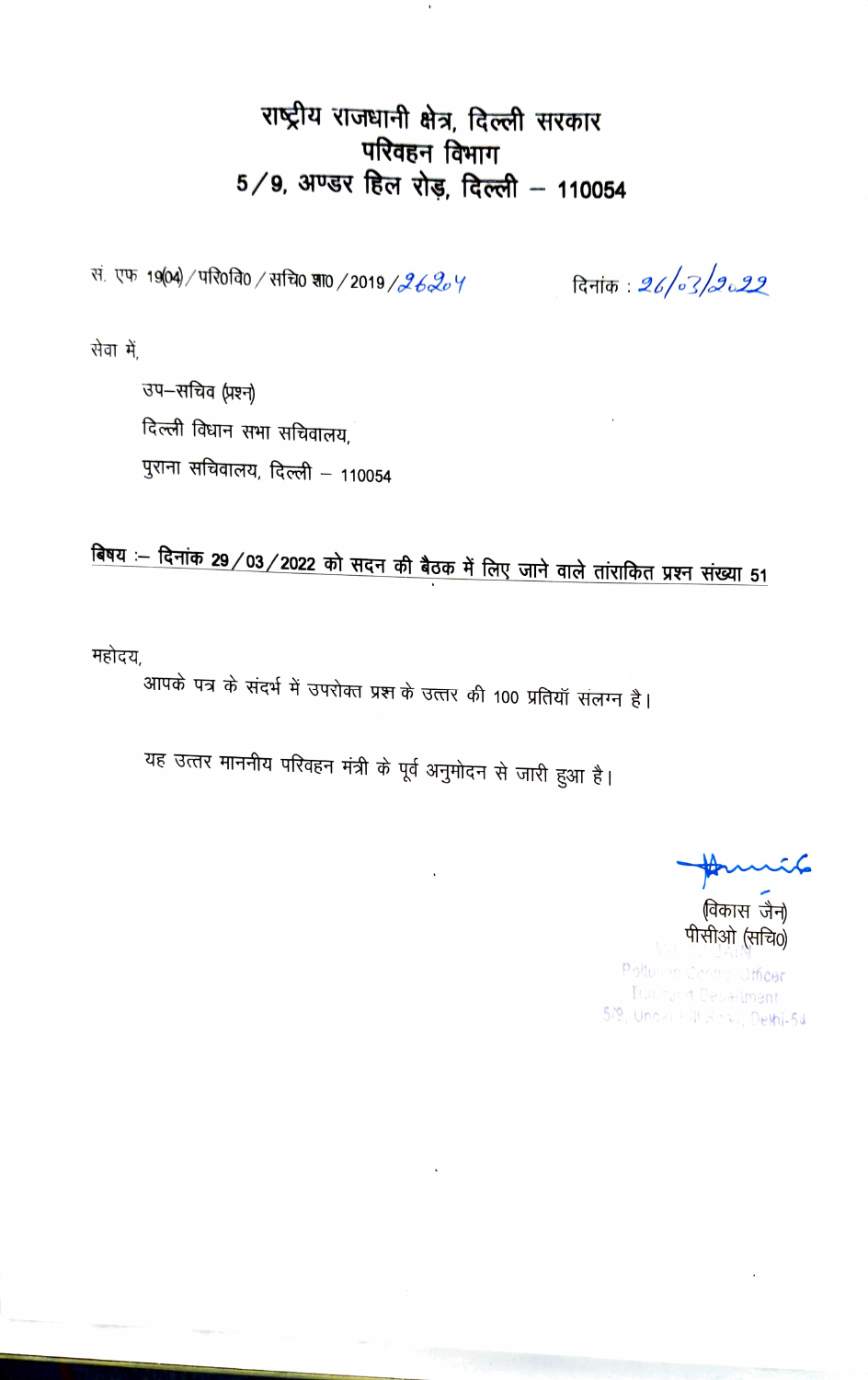| विभाग का नाम —                 | परिवहन विभाग, दिल्ली सरकार |                                                      |  |  |
|--------------------------------|----------------------------|------------------------------------------------------|--|--|
|                                |                            | विभाग का पता $-$ 5/9, अंडर हिल रोड़, दिल्ली – 110054 |  |  |
| तारांकित प्रश्न संख्या – 51    |                            |                                                      |  |  |
| सदस्य का नाम का श्री विशेष रवि |                            |                                                      |  |  |
| दिनांक                         |                            | $-29.03.2022$                                        |  |  |

क्या माननीय परिवहन मंत्री यह बताने की कृपा करेंगे कि :

| <b>क</b> . सं. | प्रश्न                                                              | उत्तर                                                                                                                                                                                                    |
|----------------|---------------------------------------------------------------------|----------------------------------------------------------------------------------------------------------------------------------------------------------------------------------------------------------|
| क              | क्या करोल बाग और आईजीआई टर्मिनल के<br>बीच कोई बस सेवा उपलब्ध है; और | जी हाँ, करोल बाग के यात्री इस क्षेत्र से<br>परिचालित रुट 610 की बस सेवा लेकर राम<br>मनोहर लोहिया हस्पताल और आगे एयरपोर्ट<br>एक्सप्रेस-4/729बी की सेवा लेकर आईजीआई<br>एयरपोर्ट टर्मिनल तक पहुॅच सकते हैं। |
| ख              | की आवृति<br>(playing frequency) का क' पर उपलब्ध है।<br>विवरण?       | यदि हाँ, तो बसों की सूची और इनके चलने उपरोक्त दोनों रूटों की समय सारणी परिशिष्ट                                                                                                                          |

इसकी स्वीकृति सक्षम प्राधिकारी से प्राप्त कर ली गई है।

(आशीष कुन्द्रा)<br>प्रधान सचिव सह आयुक्त परिवहन

ASHISH KUNDRA, IAS Pr. Secretary-Cum-Commissioner (Tpt) **Transport Department, GNCT** of Delhi 5/9, Under Hill Road, Delhi-110054